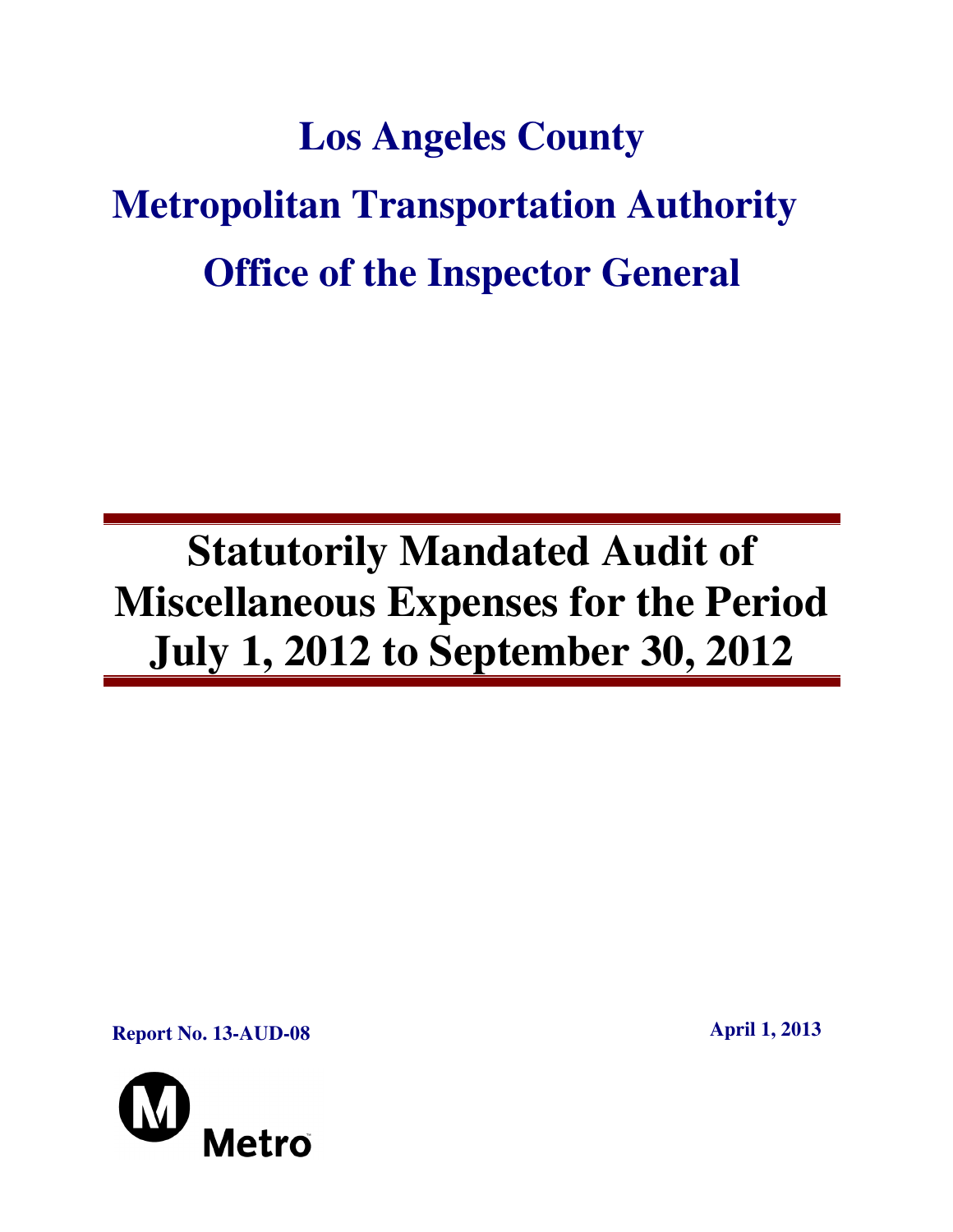## TABLE OF CONTENTS

#### **Page**

|                                                   | $\mathbf{1}$          |
|---------------------------------------------------|-----------------------|
| INTERNAL CONTROL ISSUES IDENTIFIED IN PRIOR AUDIT | $\mathcal{D}_{\cdot}$ |
|                                                   | 3                     |
|                                                   |                       |
|                                                   | 5                     |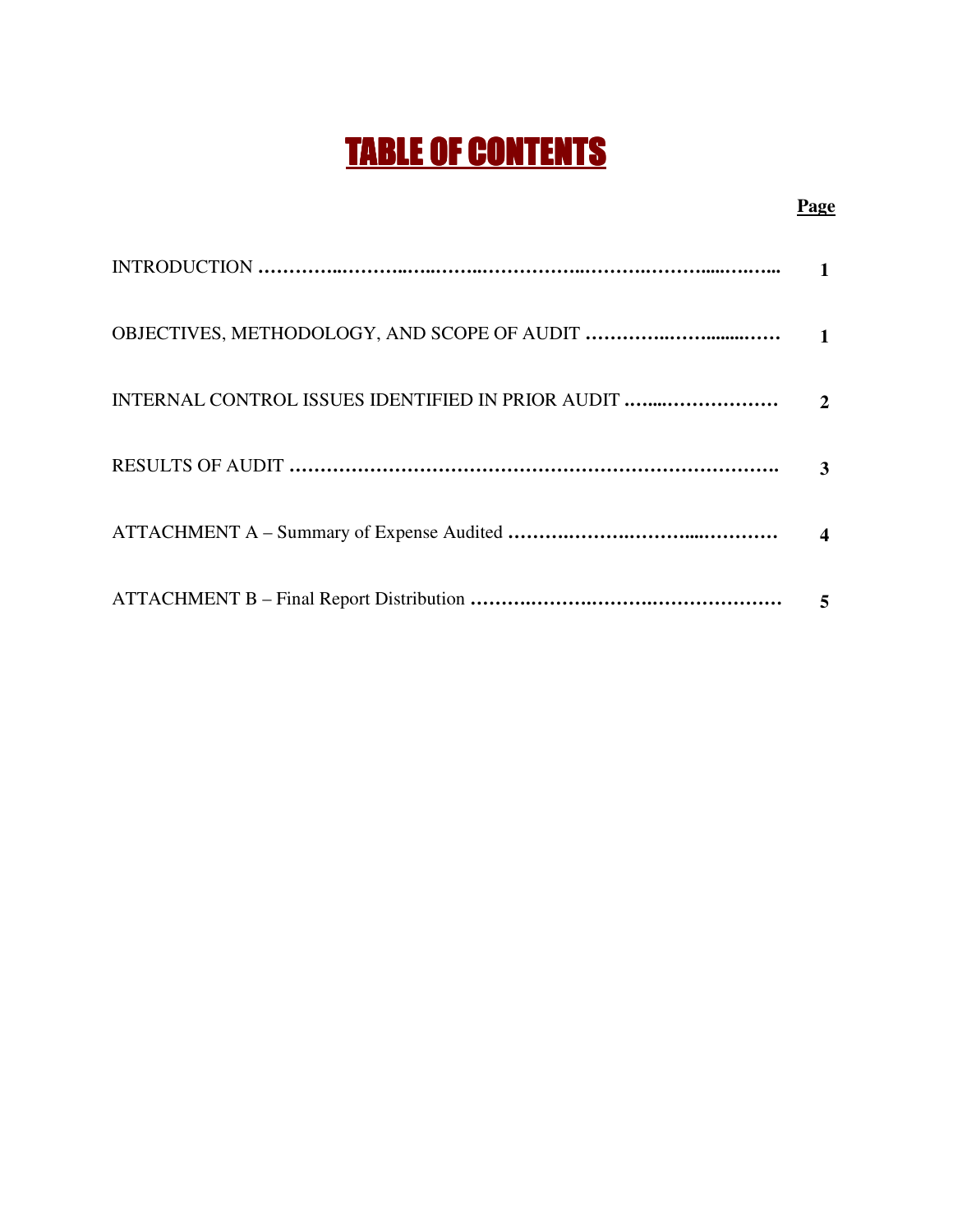

Los Angeles, CA 90017



**DATE:** April 1, 2013

**TO:** Board of Directors Chief Executive Officer Sheatoni **FROM:** Jack Shigetomi

Deputy Inspector General - Audits

**SUBJECT:** Draft Report on the Statutorily Mandated Audit of Miscellaneous Expenses for the Period July 1, 2012 to September 30, 2012 (Report No. 13-AUD-08)

## **INTRODUCTION**

The Office of Inspector General (OIG) performed an audit of miscellaneous expenses for the period of July 1, 2012 to September 30, 2012. This audit was performed pursuant to Public Utilities Code section 130051.28(b) which requires that the Inspector General reports quarterly to the Los Angeles County Metropolitan Transportation Authority (Metro) Board of Directors on certain miscellaneous expenses such as travel, meals and refreshments, private club dues, and membership fees.

## **OBJECTIVES, METHODOLOGY AND SCOPE OF AUDIT**

The objectives of the audit were to determine whether the sampled expenses incurred were:

- Å Reasonable and in accordance with policies.
- A Adequately supported with receipts, proper approvals, and other appropriate documentation.

Miscellaneous expenses for the period of July 1, 2012 to September 30, 2012 totaled  $$594,706$ ,<sup>1</sup> which comprised of 469 expense transactions. From this total, we selected 30 transactions totaling \$143,488 for review. The 30 transactions were for expenses from the following accounts: Training, Business Meals, Seminar and Conference Fees, Business Travel, and other Miscellaneous Expenses. We tested each selected transaction by reviewing supporting documentation such as receipts, purchase logs, travel authorization forms and

<sup>&</sup>lt;sup>1</sup>This total does not include transactions that were \$200 or less, credits, adjustments, and transactions from the OIG and Ethics Departments.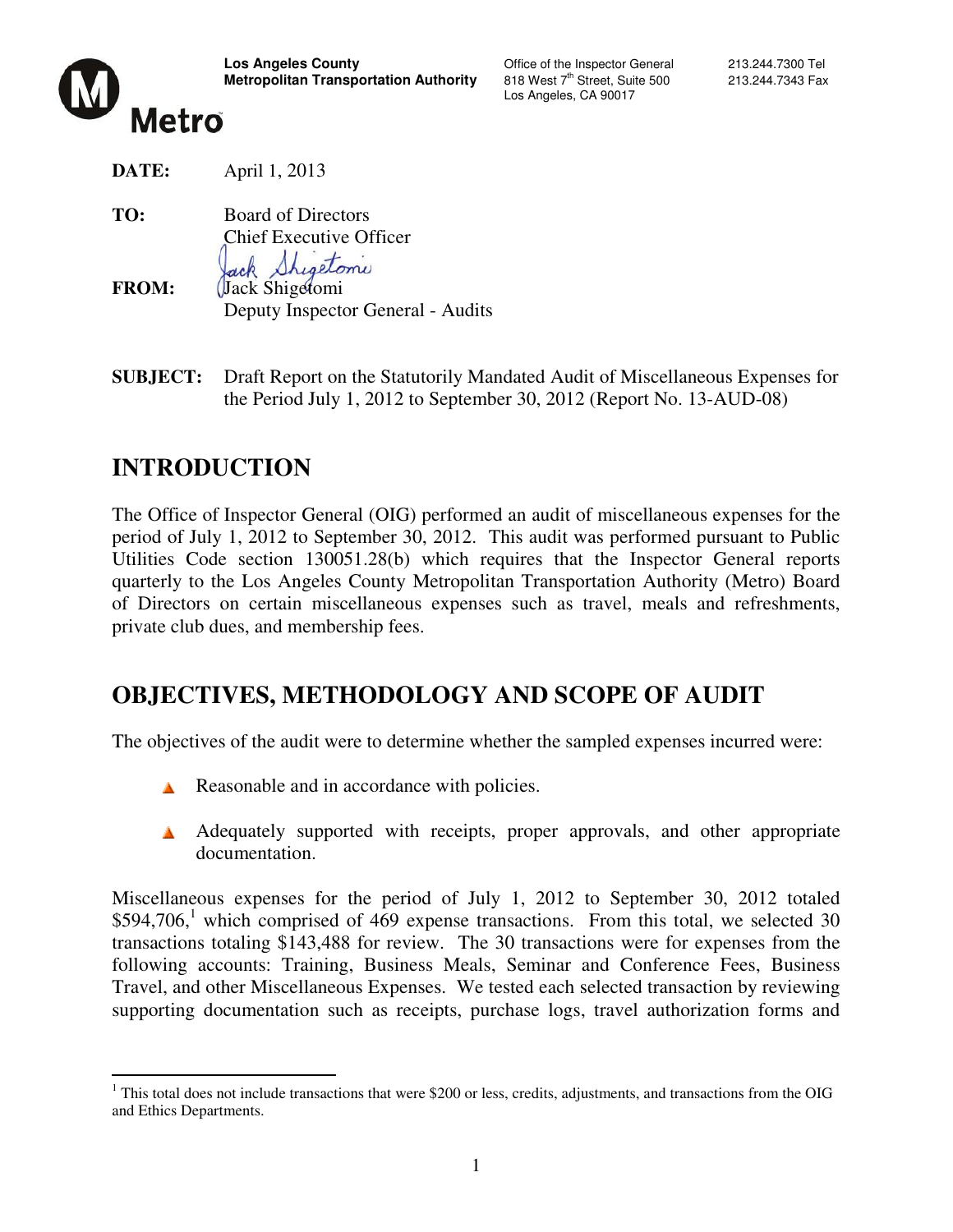#### **Statutorily Mandated Audit of Miscellaneous Expenses for the Period July 1, 2012 to September 30, 2012**

**Office of the Inspector General Report No. 13-AUD-08** 

other supporting documents. We reviewed applicable policies and procedures and interviewed Metro staff when deemed necessary.

This audit was conducted in accordance with Generally Accepted Government Auditing Standards. Those standards require that we plan and perform the audit to obtain sufficient, appropriate evidence to provide a reasonable basis for our findings and conclusions based on our audit objectives. We believe that the evidence obtained provides a reasonable basis for our findings and conclusions based on our objectives.

We relied on computer-processed data provided to us, which detailed information on actual miscellaneous expenses for the period of our review. Although we did not perform a formal reliability assessment of the computer-process data, we determined that the hard copy documents we reviewed were reasonable and generally agreed with the information contained in the computer-processed data. We did not find errors that would preclude us from using the computer-processed data to meet the audit objectives or that would change the conclusions in this report.

## **INTERNAL CONTROL ISSUES IDENTIFIED IN PRIOR QUARTERLY AUDIT**

The report<sup>2</sup> on the audit of a prior quarter, from January to March 2012, found the following systemic weaknesses with Schedule Checker mileage payments:

- Schedule Checkers were paid for mileage although in some cases they traveled to their work assignments by Metro transportation.
- A taxable benefit was not reported to the Internal Revenue Service (IRS) when Schedule Checkers were paid for mileage but did not use their personal vehicle.
- Schedule Checkers were not required to follow Metro policy governing mileage reimbursement, which requires reporting actual personal vehicle mileage driven for business travel.
- The most current IRS mileage rate was not being used to determine the mileage reimbursement for Schedule Checkers.

<sup>&</sup>lt;sup>2</sup> Statutorily Mandated Audit of Miscellaneous Expenses for the Period January 1, 2012 to March 31, 2012; Report No. 13-AUD-05, issued February 14, 2013.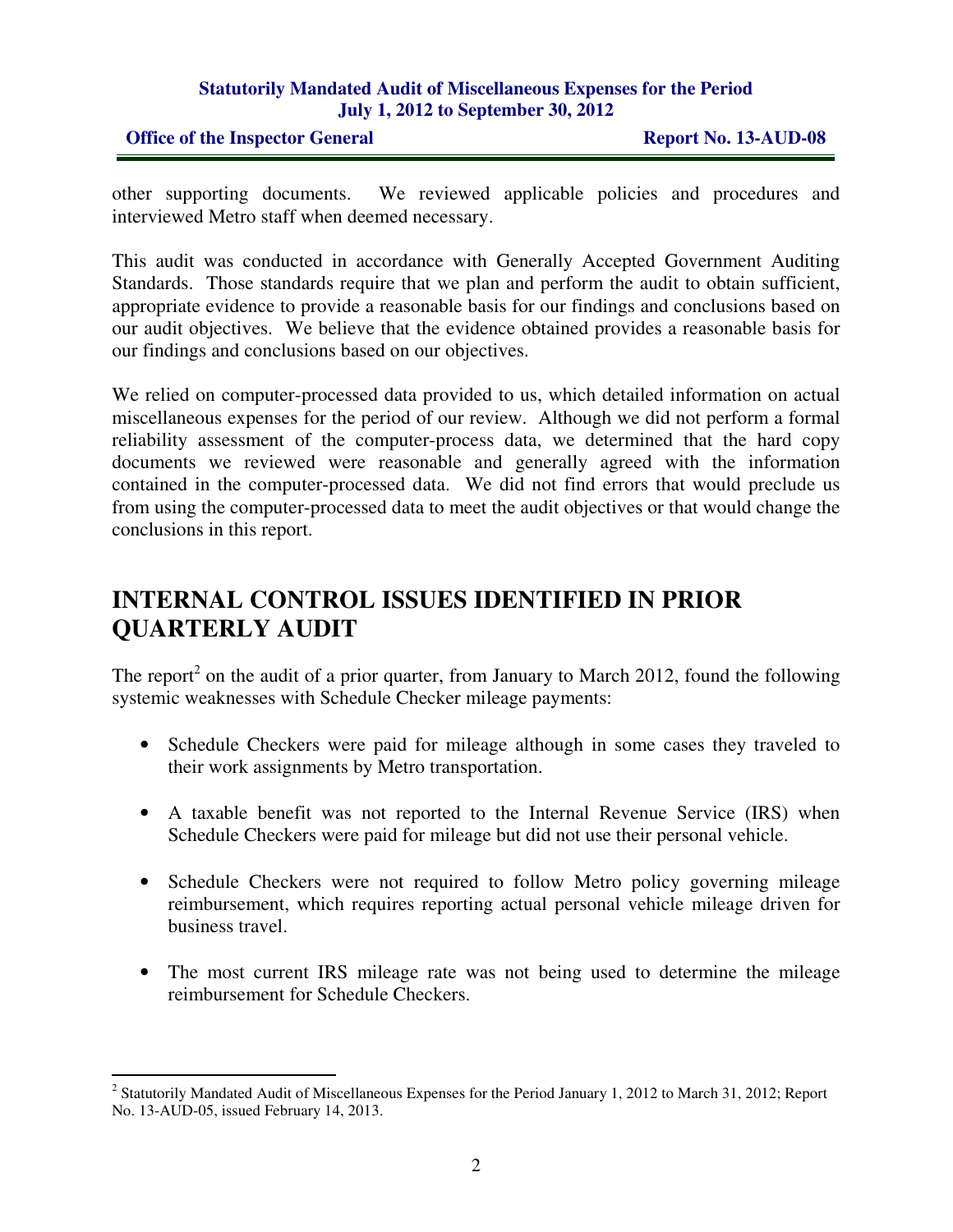#### **Statutorily Mandated Audit of Miscellaneous Expenses for the Period July 1, 2012 to September 30, 2012**

**Office of the Inspector General Report No. 13-AUD-08** 

These problems were brought to management's attention after the end of the quarter in which the transactions covered by this audit. Therefore, since corrective action was not begun during the quarter covered by this audit, we did not include any Schedule Checker transactions in this review.

## **RESULTS OF AUDIT**

The 30 expense transactions we audited for the period July 1, 2012, to September 30, 2012, generally complied with policies, were reasonable, and were adequately supported. Our review did not disclose any reportable deficiencies. For one transaction, supporting documentation (Travel & Business Expense Report) was missing in FIS, but was obtained from the traveler during the audit; we did not consider this omission material.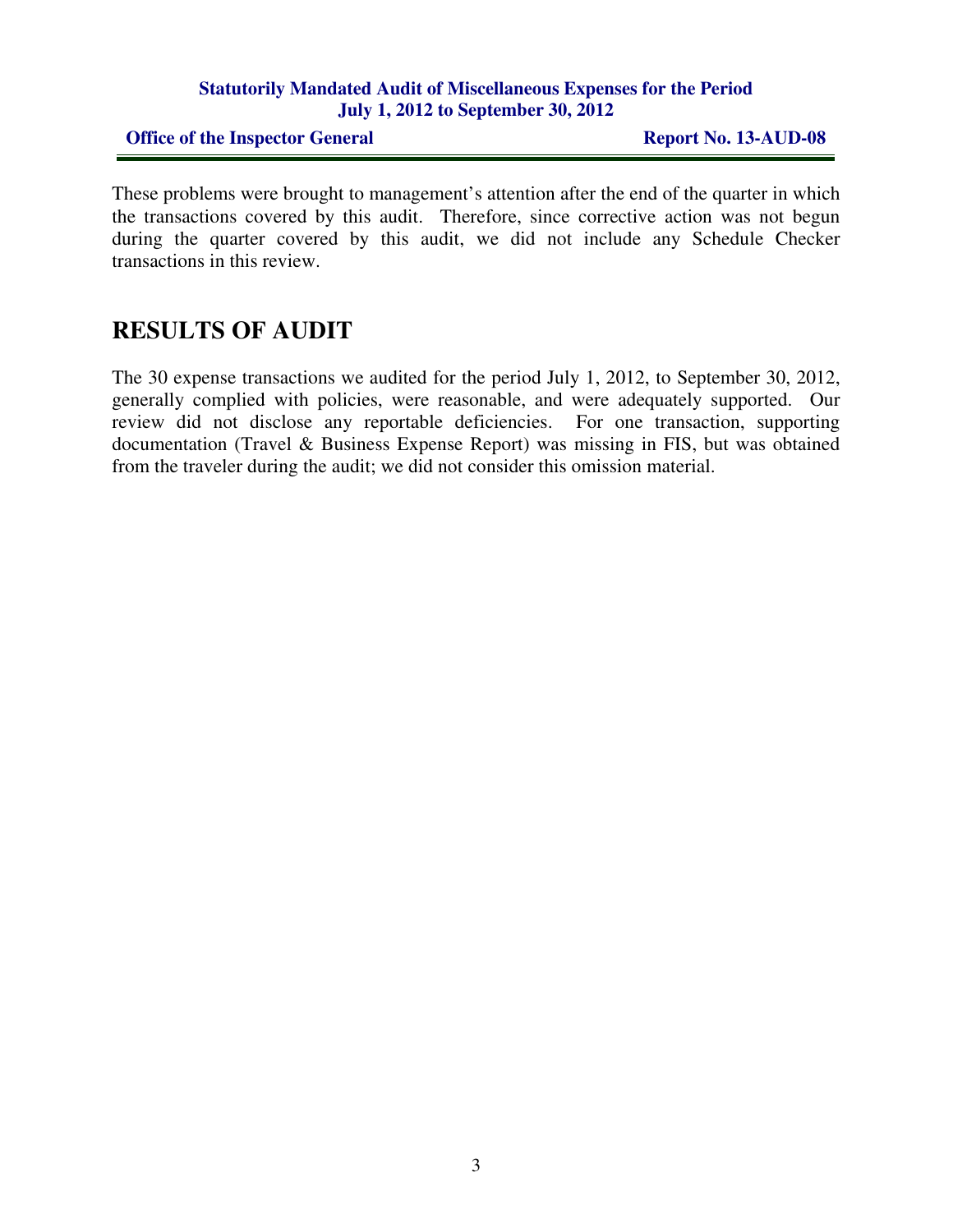## **Summa Summary of Expenses Audited**

#### For the Period from July 1, 2012 to September 30, 2012

| <b>Account</b> | <b>Account Description</b>                | <b>Total</b><br><b>Amount</b> | <b>Sample</b><br><b>Amount</b> |
|----------------|-------------------------------------------|-------------------------------|--------------------------------|
| 50213          | <b>Training Program</b>                   | \$21,014                      | $\mathbb{S}$<br>320            |
| 50903          | <b>Business Meals</b>                     | 49,476                        | 1,242                          |
| 50908          | <b>Employee Relocation</b>                | 10,852                        | $\overline{0}$                 |
| 50910          | Mileage / Parking                         | 2,333                         | $\overline{0}$                 |
| 50915          | Seminar and Conference Fee                | 81,448                        | 8,281                          |
| 50917          | <b>Business Travel</b>                    | 139,845                       | 11,325                         |
| 50930          | <b>Employee Activities and Recreation</b> | 4,610                         | $\overline{0}$                 |
| 50999          | <b>Other Miscellaneous Expenses</b>       | 285,128                       | <u>122,320</u>                 |
|                | <b>Totals</b>                             | \$594,706                     | \$143,488                      |
|                |                                           |                               |                                |